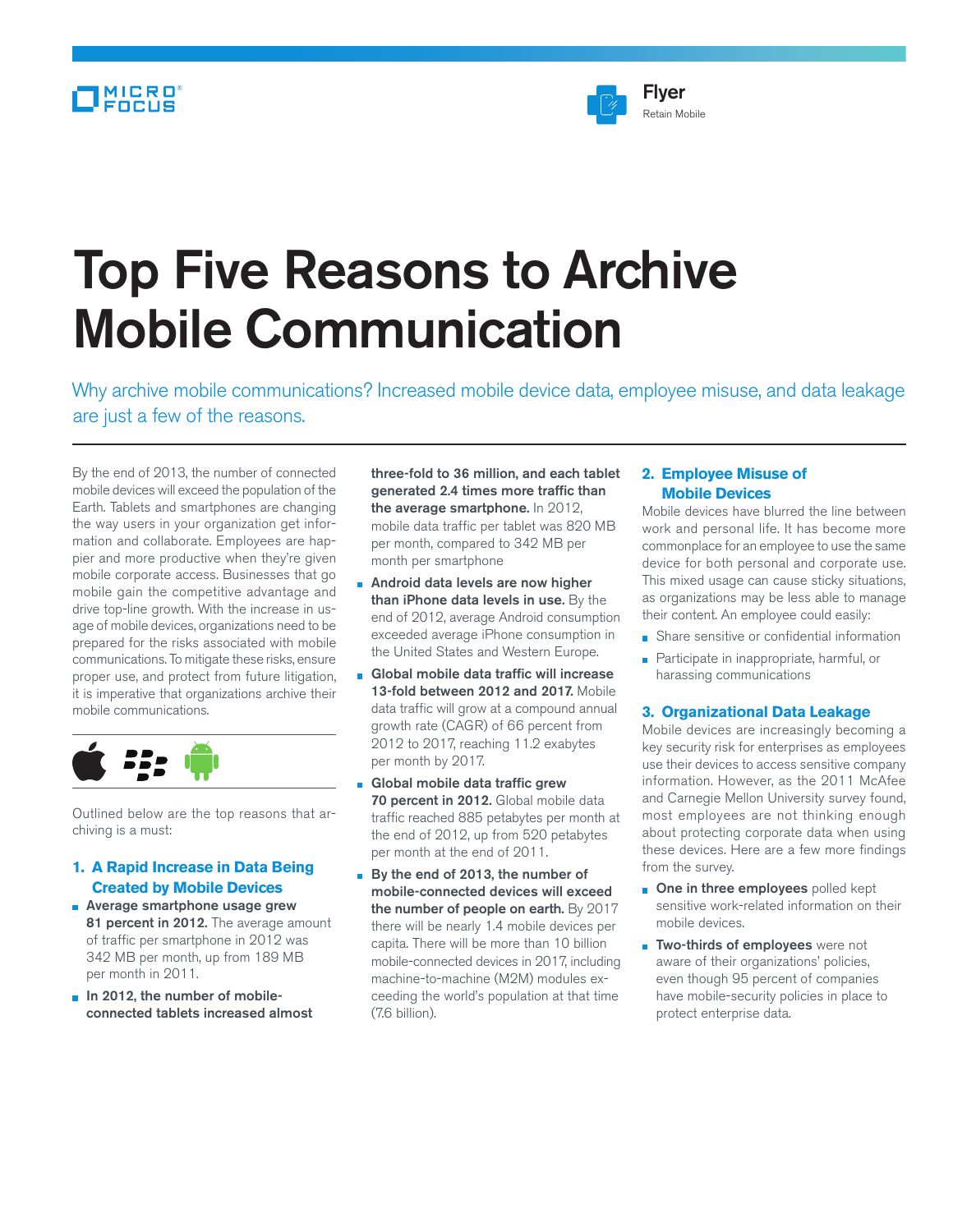- **Most of the companies** reported that their employees do not understand how permissions and other access settings work on their mobile devices.
- 63 percent of work-issued mobile devices were being used by employees for personal activities.
- **About 40 percent** of the companies participating in the survey had experienced the loss or theft of mobile devices and nearly half of those devices contained "business-critical data."

In addition, employees use corporate and personal mobile devices for collaboration, whether it is text messaging, email or phone calls. Sensitive or confidential information can easily be shared via these devices. Organizations must have oversight on what employees communicate via these mobile devices.

# **4. Burden of Regulation Compliance**

The majority of organizations do not archive mobile messaging content, despite its requirement through regulations. Court decisions and other regulations provide guidelines which indicate that this content should be archived.

The following examples highlight, by industry, a number of regulations for mobile messaging archiving and usage.

## **FINANCIAL**

- FINRA 07-59 states that a firm's electronic communication, including instant messages and text messages, are subject to overall supervisory review and procedures.
- FINRA 11-39: Firms are required to retain, retrieve, and supervise business communication regardless of whether they are conducted from a work-issued device or personal device.
- SEC 17a-4 states that all communication must be maintained, retained, and available

to be produced. This regulation was amended in 1994 to include electronic communication.

- **MiFID: A European Union law that states** that all electronic communication in regards to securities orders must be recorded.
- **FSA: The United Kingdom published rules** requiring firms to record and store relevant communication for six months.

#### **GOVERNMENT**

- 5 U.S.C. § 552, As Amended by Public Law No. 104- 231, 110 Stat. 3048 (The Freedom of Information Act): Government agencies shall make available copies of all records, regardless of form or format. Government agencies must archive all communication data to ensure that if a request is made, this data can be produced. This applies to all electronic communications, whether it is email, social media or mobile communication.
- **Sunshine Laws**": These laws, which can vary from state to state, require governmental entities to capture and archive mobile communication data.

#### **EDUCATION**

**Family Education Rights and Privacy Act** (FERPA): A Federal law giving students and parents the right to inspect and review the student's education record and can apply to mobile messaging data.

#### **HEALTHCARE**

- **HIPAA laws state that mobile communi**cation data must be safeguarded and archived if confidential patient information is transmitted via mobile devices.
- HITECH expands on HIPAA and holds healthcare organizations to a higher level of responsibility for breach of patient information.

#### **OTHER ORGANIZATIONS**

The FRCP relate to the rules of discovery pertaining to electronic records search and retention in regards to eDiscovery. These rules establish that electronic communication is discoverable.

## **5. Policy Enforcement**

Employee mobile device usage brings many benefits.

- $\blacksquare$  Increased efficiency and morale
- **Improved communication and collaboration**
- Reduced costs when employees are using their own devices

The benefits of mobile device usage outweigh the risks; however, organizations must implement policies to mitigate risks. Policies must outline what is and is not appropriate use of mobile devices. Policies must be clear and employees must be trained on them. By implementing an effective policy an organization is on its way to being protected from mobile device misuse. But policy is not enough. There needs to be a way to enforce policy.

Archiving mobile communication gives organizations oversight for all mobile communication data. By easily accessing text messages, multimedia messages and phone call logs, you can quickly see whether employees are complying with your corporate policies. An effective archive of mobile usage gives companies the ability to enforce policies.

#### **RETAIN MOBILE ARCHIVING**

Retain™ Mobile delivers secure, encrypted messaging and archiving for iOS, Android and BlackBerry devices. This solution is for organizations that utilize personal employee and corporate devices to generate and consume business data, while meeting regulatory and compliance requirements.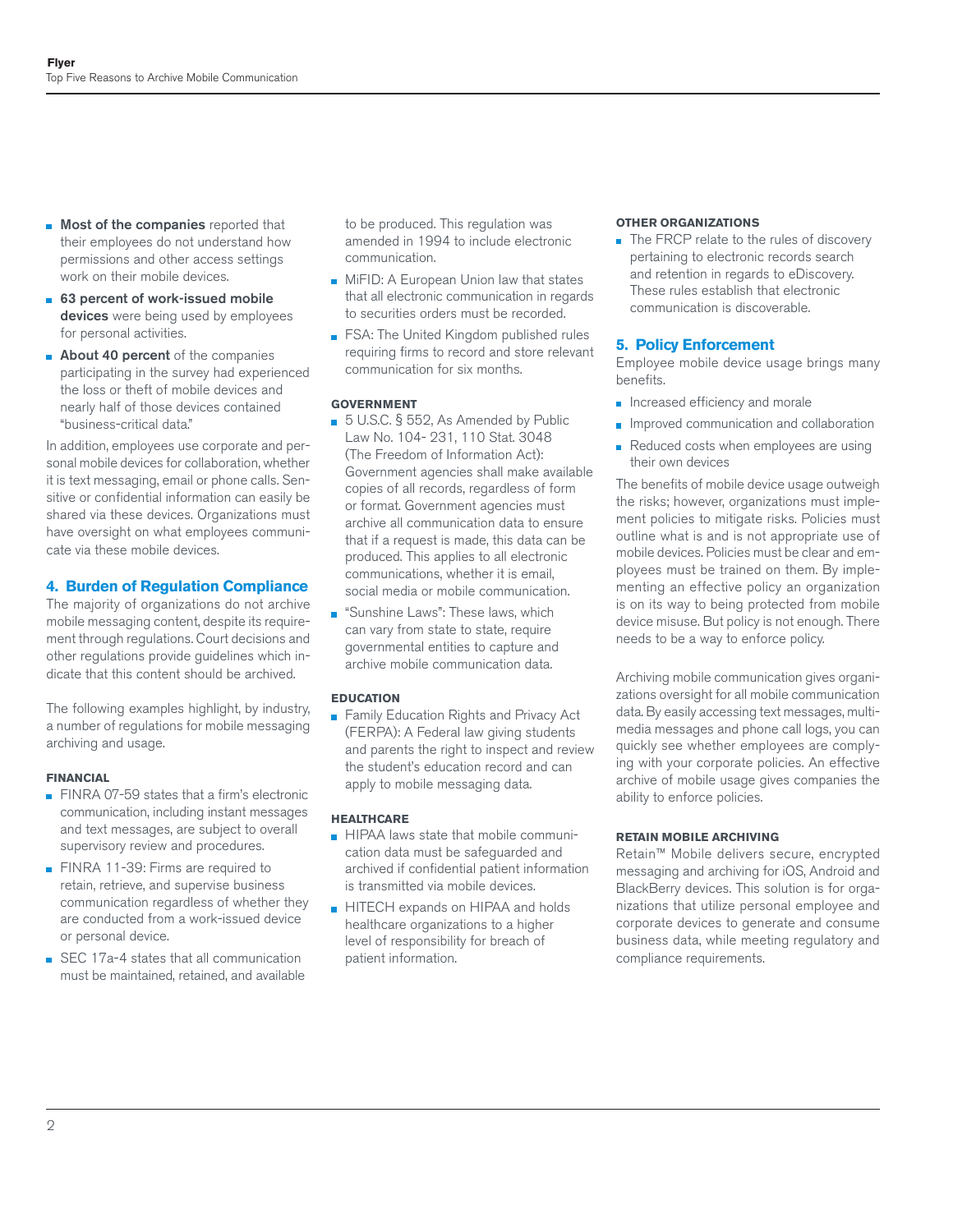Retain archives SMS/MMS, BBM Enterprise and phone call logs for Android, and BBM, BBM Enterprise, PIN, SMS/MMS and phone call logs for BlackBerry. Additionally, Retain archives all encrypted SMS/Text messages and dedicated business phone number data for iOS and Android, via the secure communications server, as well as BBM Enterprise. This means there is no need to tether or sync the device and archiving is done in real time. Retain is the only enterprise-ready archiving solution for iOS, Android and BlackBerry devices.

With Retain Mobile you don't lose valuable information and your organization stays compliant. Your sensitive data stays securely within your organization.

Information herein obtained from the Cisco Whitepaper, "Cisco Visual Networking Index: Global Mobile Data Traffic Forecast Update, 2012–2017" published February 2013—**www. [cisco.com/en/US/solutions/collateral/](http://www.cisco.com/en/US/solutions/collateral/ns341/ns525/ns537/ns705/ns827/white_paper_c11-520862.pdf) ns341/ns525/ns537/ns705/ns827/white \_paper\_c11-520862.pdf**

Also see the *eWeek* article "Mobile Device Data Losses Pose Rising Security Risk: Security" **[www.eweek.com/c/a/Security/Mobile-](http://www.eweek.com/c/a/Security/Mobile-Device-Data-Losses-Pose-Rising-Security-Risk-Survey-515021/)Device-Data-Losses-Pose-Rising-Security-Risk-Survey-515021/**